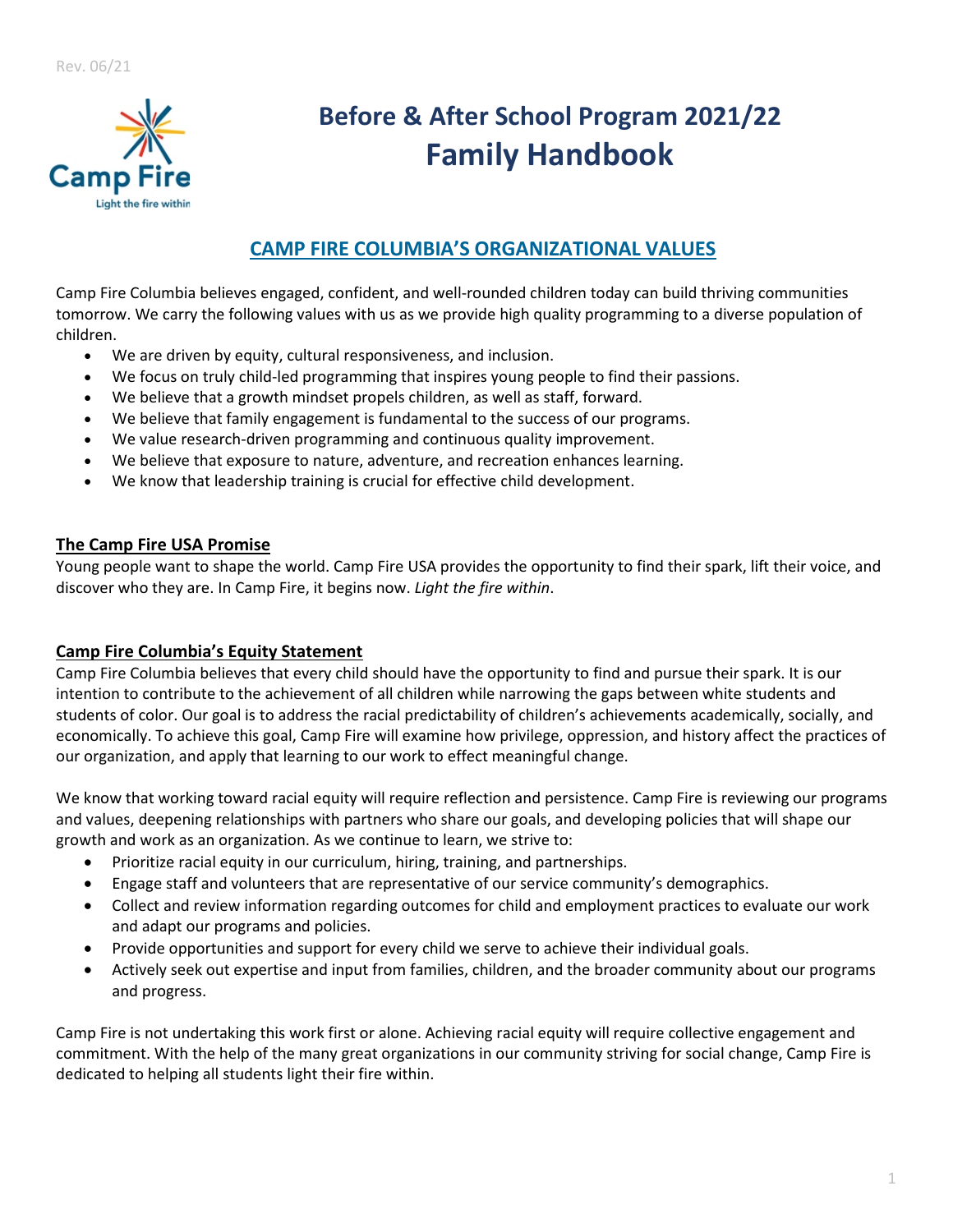# **Camp Fire Columbia's Before & After School Programs Inclusivity**

Camp Fire Columbia is dedicated to providing the highest quality Before & After School programming for your family. Our programs are inclusive to the best of our ability. We are partnering with our school districts to identify families who have been most impacted by the pandemic and will be prioritizing program placement for BIPOC children or children whose primary family are BIPOC (Black, Indigenous, People of Color), single guardian households, and children in the foster care system**.** This allows us to further strengthen our supports to our school's most vulnerable children. All reasonable accommodations are considered with regards to children who are differently-abled.

Camp Fire's Before & After School programs operate in the McMinnville (MSD), Portland (PPS), and West Linn/Wilsonville (WLWV) school districts. As regulations continue to change during and after COVID-19, Camp Fire must adapt our policies, schedules, and procedures to meet state and district guidelines. This may impact how we are able to offer programming including, but not limited to, limited program capacities, limited program package offerings, personal protective equipment requirements, stable group requirements, health checks, exclusion requirements, etc. We will keep families updated when and if district and/or state health and safety guidelines impact our programming requiring updated policies and procedures.

# **HOURS & LOCATIONS**

#### <span id="page-1-0"></span>**Hours**

#### AM programs

- MSD: No morning programs
- PPS:
	- o Hayhurst and Peninsula: 6:30am school start time
	- o Beverly Cleary, Creative Science, Sunnyside, and Woodlawn: 7:00am school start time
	- o James John and Rose City Park do not have morning programs.
- WLWV:
	- o Cedaroak, Sunset, and Trillium: 6:30am school start time
	- o Bolton, Stafford, and Willamette do not have morning programs.

#### PM programs

- MSD: School end time 6:00pm
- PPS: School end time 6:00pm
- WLWV: School end time 6:00pm
	- o WLWV early release days: School early release time 6:00pm

#### **Locations**

MSD

- Buel Elementary: [1985 SE Davis St, McMinnville, OR 97128](https://www.google.com/maps/place/Sue+Buel+Elementary+School/@45.1942149,-123.1968129,15z/data=!4m5!3m4!1s0x0:0x29472199b4a39990!8m2!3d45.1942167!4d-123.1965984)
- Columbus Elementary[: 1600 SW Fellows St, McMinnville, OR 97128](https://www.google.com/maps?q=columbus+elementary+school+mcminnville&rlz=1C1GCEA_enUS952US952&gs_lcp=Cgdnd3Mtd2l6EAMyBwgAEEcQsAMyBwgAEEcQsAMyBwgAEEcQsAMyBwgAEEcQsAMyBwgAEEcQsAMyBwgAEEcQsAMyBwgAEEcQsAMyBwgAEEcQsANKBAhBGABQ-QdY-Qdg1AloAXABeACAAVGIAZIBkgEBMpgBAKABAaoBB2d3cy13aXrIAQjAAQE&uact=5&um=1&ie=UTF-8&sa=X&ved=2ahUKEwicl9LMga_xAhWWvp4KHZ2eDSYQ_AUoAnoECAEQBA)
- Grandhaven Elementary: [3200 NE McDonald Ln, McMinnville, OR 97128](https://www.google.com/maps?q=grandhaven+elementary+school+mcminnville&rlz=1C1GCEA_enUS952US952&um=1&ie=UTF-8&sa=X&ved=2ahUKEwjjzrSIgq_xAhXGuZ4KHe_FCP8Q_AUoAXoECAEQAw)
- Memorial Elementary: 501 NW 14th [St, McMinnville, OR 97128](https://www.google.com/maps?q=memorial+elementary+school+mcminnville&rlz=1C1GCEA_enUS952US952&um=1&ie=UTF-8&sa=X&ved=2ahUKEwi18tDUgq_xAhUIrp4KHQM9AfIQ_AUoAXoECAEQAw)
- Newby Elementary: 1125 NW 2<sup>nd</sup> [St, McMinnville, OR 97128](https://www.google.com/maps?q=newby+elementary&rlz=1C1GCEA_enUS952US952&um=1&ie=UTF-8&sa=X&ved=2ahUKEwiCw9Plgq_xAhXFup4KHQ37ATMQ_AUoAXoECAIQAw)
- Wascher Elementary: 986 7<sup>th</sup> [St Ext, Lafayette, OR 97127](https://www.google.com/maps/place/Wascher+Elementary+School/@45.2469599,-123.1083995,17z/data=!3m1!4b1!4m5!3m4!1s0x549546f4275d0f27:0xb5ac474e773095f7!8m2!3d45.2465297!4d-123.1062107)

#### PPS

- Creative Science School[: 1231 SE 92nd Ave, Portland, OR 97216](https://www.google.com/maps/place/Creative+Science+School+at+Clark/@45.5136294,-122.5716096,17z/data=!3m1!4b1!4m5!3m4!1s0x5495a1af3e6d8817:0xb7d571c69e486f66!8m2!3d45.5136294!4d-122.5694209)
- Fernwood Elementary, Beverly Cleary School: 1915 NE 33rd [Ave, Portland, OR 97212](https://www.google.com/maps/place/Beverly+Cleary+School/@45.5231908,-123.1344523,9z/data=!3m1!5s0x5495a0d1f60436fd:0xf0a57034a3558665!4m9!1m2!2m1!1sfernwood+elementary+school!3m5!1s0x5495a0d1f69e5317:0xd0bbd8433db10728!8m2!3d45.5369687!4d-122.6314977!15sChpmZXJud29vZCBlbGVtZW50YXJ5IHNjaG9vbJIBBnNjaG9vbA)
- Hayhurst Elementary[: 5037 SW Iowa St, Portland, OR 97221](https://www.google.com/maps/place/Hayhurst+School/@45.4800841,-122.7312581,17z/data=!3m1!4b1!4m5!3m4!1s0x54950b970cf310fd:0x3d858c13d24442d7!8m2!3d45.4800841!4d-122.7290694)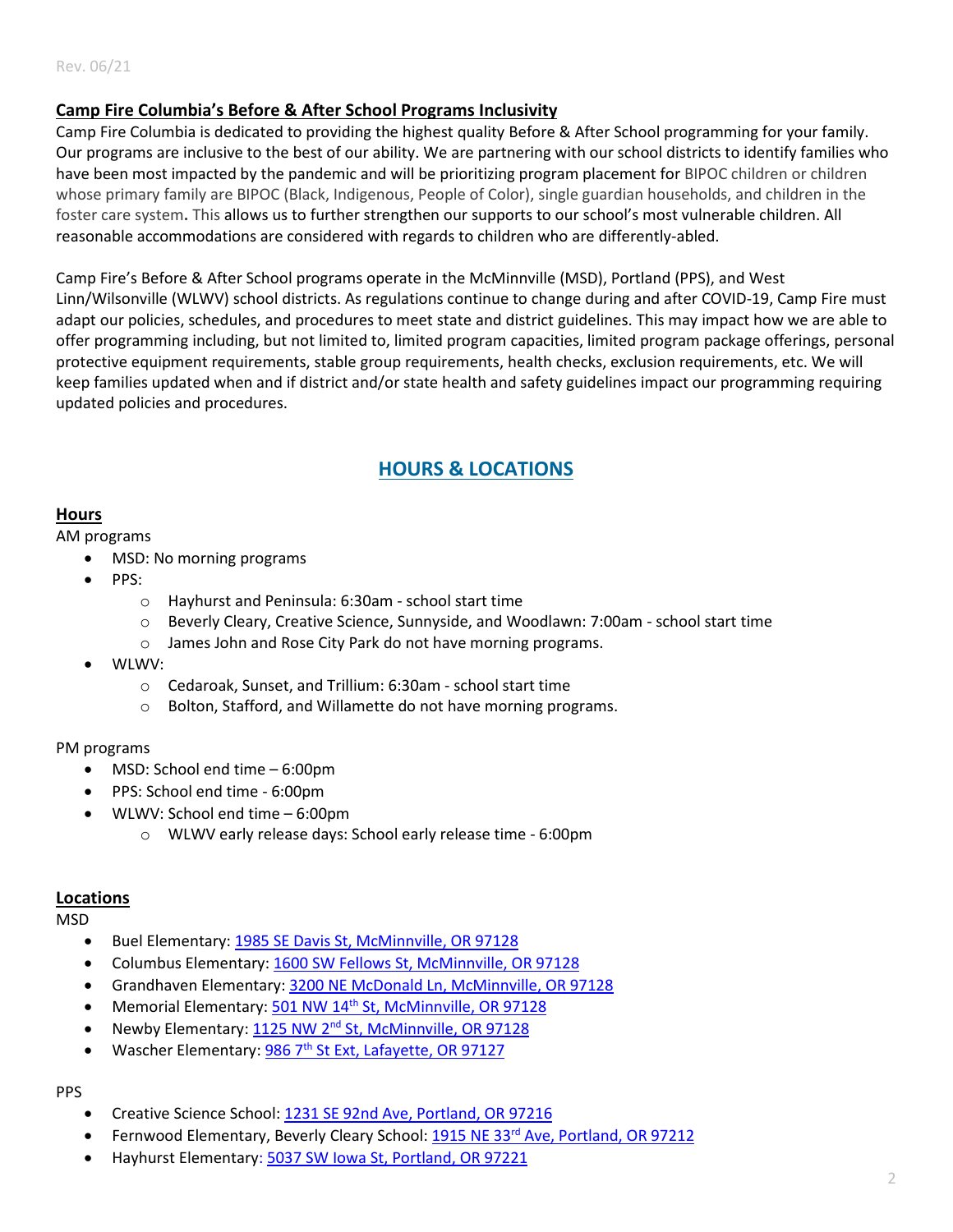#### *(Locations – PPS continued)*

- Hollyrood Elementary, Beverly Cleary School: [3560 NE Hollyrood Ct, Portland, OR 97212](https://www.google.com/maps/place/Beverly+Cleary+School+Hollyrood+Campus/@45.541179,-122.6294445,17z/data=!4m9!1m2!2m1!1shollyrood+elementary+school+portland!3m5!1s0x5495a0d4f5b241d9:0x281e79321efc24f3!8m2!3d45.5413084!4d-122.6272542!15sCiRob2xseXJvb2QgZWxlbWVudGFyeSBzY2hvb2wgcG9ydGxhbmSSARFlbGVtZW50YXJ5X3NjaG9vbA)
- James John Elementary: [7439 N Charleston Ave, Portland, OR](https://www.google.com/maps/place/James+John+Elementary+School/@45.5903832,-122.7545168,17z/data=!3m1!4b1!4m5!3m4!1s0x5495a8005351b5bf:0x9170f082201662cf!8m2!3d45.5903801!4d-122.7523183) 97203
- Peninsula Elementary: [8125 N Emerald Ave, Portland, OR 97217](https://www.google.com/maps?q=peninsula+elementary&rlz=1C1GCEA_enUS952US952&um=1&ie=UTF-8&sa=X&ved=2ahUKEwiQvM74gq_xAhXKrZ4KHQyfAKsQ_AUoAXoECAIQAw)
- Rose City Park Elementary[: 2334 NE 57th Ave, Portland, OR 97213](https://www.google.com/maps/place/Rose+City+Park+Elementary+School/@45.5394259,-122.6064328,17z/data=!3m1!4b1!4m5!3m4!1s0x5495a125772ce553:0xf00da2322b510e96!8m2!3d45.5394259!4d-122.6042441)
- Sunnyside Environmental School: [3421 SE Salmon ST, Portland, OR 97214](https://www.google.com/maps/place/Sunnyside+School/@45.5154276,-122.6310807,17z/data=!3m1!4b1!4m5!3m4!1s0x5495a09398a6a88d:0xb6680de6f6390fa4!8m2!3d45.5154276!4d-122.628892)
- Woodlawn Elementary: 7200 NE 11<sup>th</sup> [Ave, Portland, OR 97211](https://www.google.com/maps/place/Woodlawn+Elementary+School/@45.5749303,-122.6553621,17z/data=!3m1!4b1!4m5!3m4!1s0x5495a6f9270af7d1:0xdce926d2ce876418!8m2!3d45.5749292!4d-122.6534528)

#### WLWV

- Bolton Primary[: 5922 Holmes St, West Linn, OR 97068](https://www.google.com/maps/place/Bolton+Primary+school/@45.3699223,-122.6211341,17z/data=!3m1!4b1!4m5!3m4!1s0x54957152b0bc5dd9:0x8df8db5479311c6e!8m2!3d45.3698476!4d-122.61902)
- Cedaroak Park Primary: [4515 S Cedaroak Dr, West Linn, OR 97068](https://www.google.com/maps/place/Cedaroak+Park+Primary+School/@45.3886126,-122.6362561,17z/data=!3m1!4b1!4m5!3m4!1s0x54957409511f0987:0xa12aee42d0fdcca5!8m2!3d45.3886102!4d-122.6333959)
- Stafford Primary: [19875 SW Stafford Rd, West Linn,](https://www.google.com/maps/place/Stafford+Primary+School/@45.3776938,-122.7047638,17z/data=!3m1!4b1!4m5!3m4!1s0x5495724cbd6bb131:0x715667c5062ac2cc!8m2!3d45.3780973!4d-122.7021061) OR 97068
- Sunset Primary: [2351 Oxford St, West Linn, OR 97068](https://www.google.com/maps/place/Sunset+Primary+School/@45.3611474,-122.6282979,17z/data=!3m1!4b1!4m5!3m4!1s0x549571458d92df8b:0x1ebdce747ec73ffb!8m2!3d45.3611474!4d-122.6261092)
- Trillium Creek Primary: [1025 Rosemont Rd, West Linn, OR 97068](https://www.google.com/maps?q=trillium+creek+primary&source=lmns&bih=577&biw=1280&rlz=1C1GCEA_enUS952US952&hl=en-US&sa=X&ved=2ahUKEwjz24Odg6_xAhWNIjQIHf6gA-wQ_AUoA3oECAEQAw)
- Willamette Primary: 1403 12<sup>th</sup> [St, West Linn, OR 97068](https://www.google.com/maps/place/Willamette+Primary+School/@45.3431546,-122.6549985,17z/data=!3m1!4b1!4m5!3m4!1s0x5495710a5a978f91:0xdb7b56d0a84a38fc!8m2!3d45.3430823!4d-122.6530572)

#### *Contact information is provided at the end of this document.*

# **REGISTRATION, ENROLLMENT, AND PAYMENT POLICIES**

#### <span id="page-2-0"></span>**Registration and Enrollment Procedures**

Each child must have their annual registration completed [online](https://campfirecolumbia.org/programs/before-and-after-school/) and all applicable fees paid prior to them being admitted into any Before & After School program. Children who attended Camp Fire's Before & After School programs in previous years do still need to update their registration for the current school year. Due to licensing requirements, no child will be allowed to attend program before their family has completed all of the required forms and received a start date notification from the Before & After School Registrar. If you require paper registration forms, please contact th[e](#page-10-0) [Registrar](#page-10-0) directly.

The annual registration includes a \$55 non-refundable registration fee. Families with an account balance from previous programming are not eligible to register until their account is current. Once registered, your child can be enrolled for any of our programs during the 2021/22 school year. Please make sure to keep us informed of any changes to your child's registration details by updating the information online in your [Family Portal](https://connect.schoolcareworks.com/login.jsp) or by emailing the Registrar. If your child does not end up attending any Before & After School programming throughout the school year, your annual registration fee will be refunded to you between June  $15<sup>th</sup>$  and June  $30<sup>th</sup>$ .

# **Lottery Placement**

Camp Fire Columbia uses a lottery system for each of our Before & After School programs. Families who [register](https://schoolcareworks.com/registration/campFireColumbia/start_registration.jsp) for a Before & After School program between July  $1^{st}$  and  $21^{st}$  are entered into a lottery for the program and days of their choice. If you are unsure of which days you will be needing, it is better to request more than less because you can always decline days but you likely will not be able to add days later. Each family who enters into the lottery is assigned a lottery number. We then pull the numbers randomly to determine the order of placement. Families with multiple children are assigned a single number like single-child families so as to even their odds for placement but when their number is drawn, all of their children will be placed or wait listed together. If you have multiple children but have one who needs priority placement over the other(s), please email the [Before & After School Registrar](#page-10-0) after signing them up for the lottery so a note can be made on their lottery request. With that noted, if your number is pulled when there is just one spot remaining, we can place the child you've indicated priority for and wait list the other(s). Lottery numbers are drawn until every family has been placed either into a program or onto a waiting list. We will then notify each family of their placement order.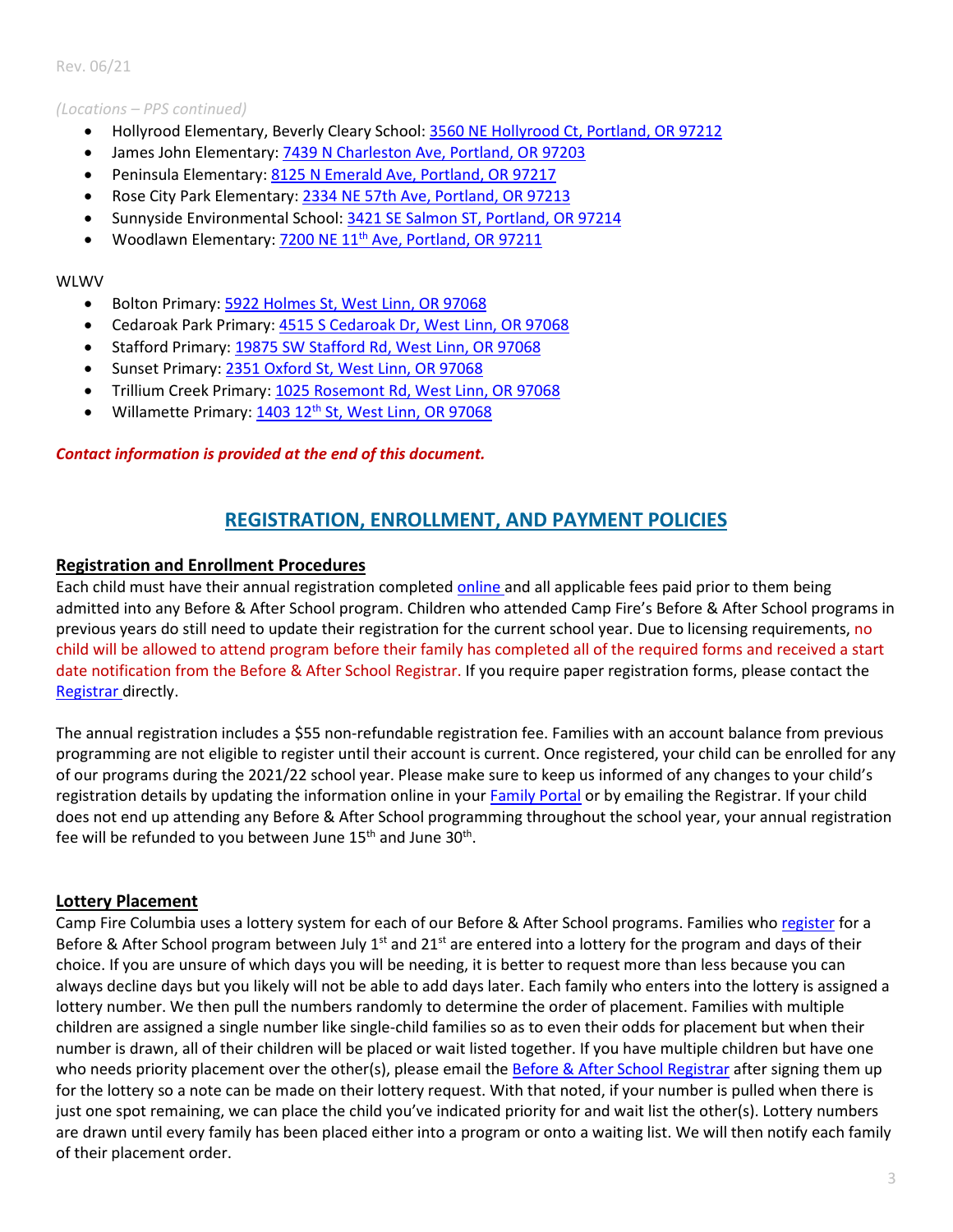#### *(Lottery Placement continued)*

Partnering with our school districts to identify priority families allows us to further strengthen our supports to our school's most vulnerable children. To address those most impacted by the pandemic, support school districts' efforts to ensure educational equity for all students, and foster a commitment to diverse programming Camp Fire Columbia will prioritize child care for the following children**:** BIPOC children or children whose primary family are BIPOC (Black, Indigenous, People of Color), single guardian households, and children in the foster care system. Please use the "notes" field in your personal section in the [Family Portal](https://t.e2ma.net/click/eohkwf/6tcm0p/e8kgrn) to identify any circumstances within your family for prioritization. Prioritization will not guarantee placement in program. We anticipate that regulations will keep capacities low as school starts. Families' lottery placements will be utilized as further space is made available.

There will be a second-round lottery for families who sign-up between July  $22^{nd}$  and July  $31^{st}$ . The second-round families will be places after the first-round families. All families who register after July 31<sup>st</sup> will be chronologically added to their program's waiting list.

# **Drop-Ins**

Families can request drop-ins to the site staff fo[r registered](#page-2-0) children. Drop-in requests must be emailed to the program's [Site Supervisor](#page-10-0) at least two school days in advance and site staff will approve them based on program availability. Upon approving your drop-in request, the Before & After School Registrar will be notified and a drop-in bill will be added to your account. If you have an overdue balance on your account, the Registrar will deny your drop-in request and notify the site staff of the denial. You can review the drop-in fees on your school'[s Rates & Policies](#page-10-0) resource. Drop-in fees need to be paid in your [Family Portal](https://connect.schoolcareworks.com/login.jsp) prior to your child attending any approved drop-in days.

### **Full Day Programs**

Camp Fire offers Full Day care in select schools on most In-Service, Professional Development, and Break days. You can review our Full Day programs webpage or the program calendar for your district to determine when we will be offering Full Day programming. The locations of the Full Day programs are set by the districts and will vary; up-to-date location information is available on our Full Day programs [webpage.](https://campfirecolumbia.org/full-day-programming/)

Full Day programming hours vary by district. If enrolled, your child does not need to attend the entire day but we ask that you notify the [site staff](#page-10-0) if your child will be arriving late or leaving early. The site staff can also advise you on the activities schedule so you can make sure your child doesn't miss anything that would be important to them. If your child does leave early, they cannot return to program again later that day. The Full Day programming hours are:

- MSD Full Day: TBD
- PPS Full Day: 7:00am-6:00pm
- WLWV Full Day: 7:00am-6:00pm

Camp Fire staff will post informational flyers on-site before any Full Day program and the Before & After School Registrar will send enrollment notifications via email. Each Full Day program requires individual enrollment; they are not included in any Before & After School package option.

Full Day program fees can be reviewed on your school's [Rates &](#page-10-0) Policies resource. Complete payment must be made in you[r Family Portal](https://connect.schoolcareworks.com/login.jsp) prior to your child attending the Full Day program. If you have not made the full payment, your child will not be allowed to attend the Full Day program and you will not be refunded any partial payment that has been made. No payments are accepted at program site.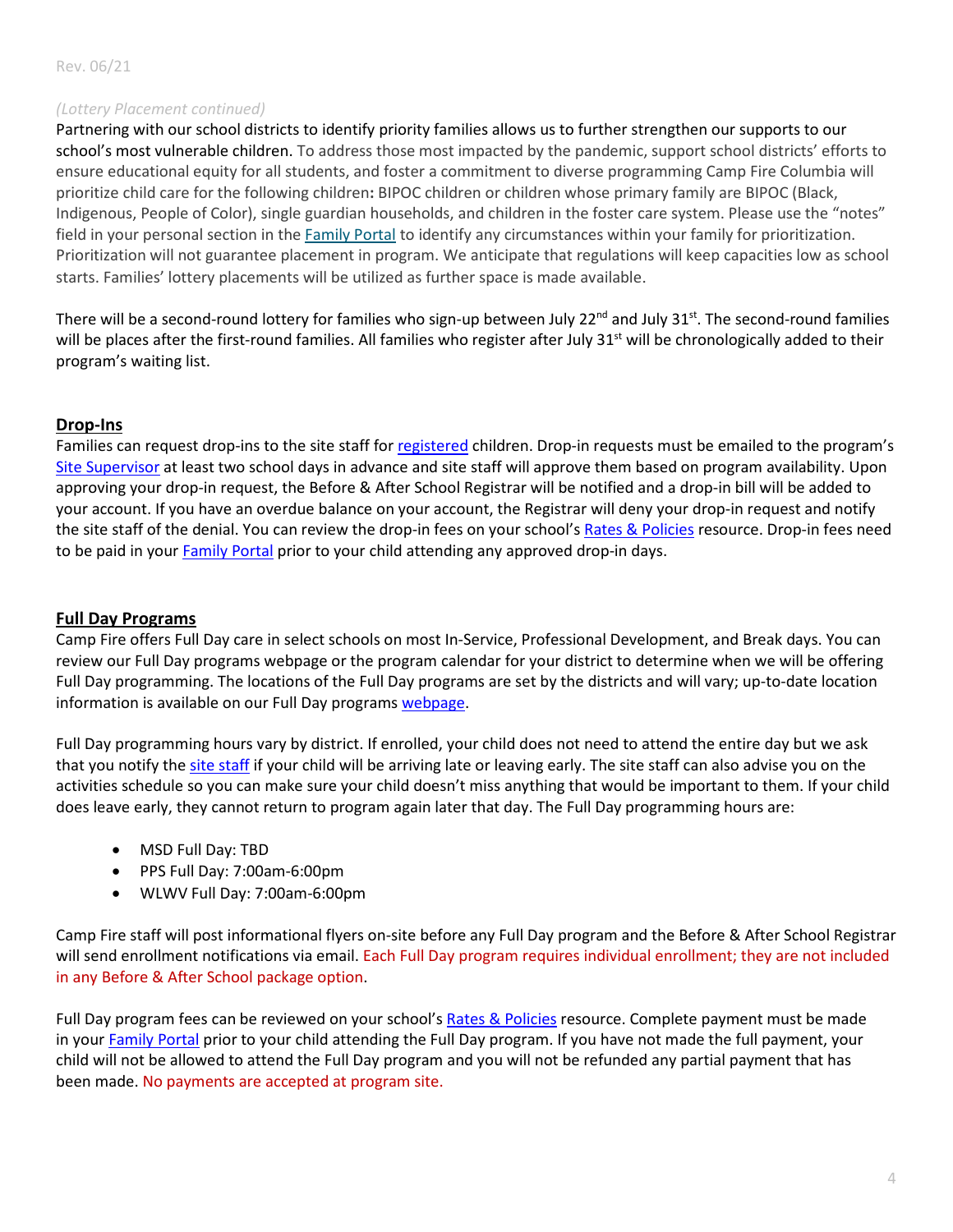# **Rates and Payment Structure**

Each family who enrolls a child in a Before & After School program agrees to a monthly payment setup for the duration of their child's enrollment. You can review the package rates, discount options, billing structure, payment methods, rate adjustments, and additional fees on your school's [Rates & Policies](#page-10-0) resource.

# **Funding Options**

Camp Fire Columbia's Before & After School programs strive to include families of diverse financial backgrounds. We are an approved provider for funding through the DHS's Employment Related Day Care Support, Multnomah County's Community Childcare Initiative, PSU's Jim Sells Childcare Subsidy, and ChildCare Aware. Low-income families can also apply for partial funding directly from Camp Fire through our Collective Care Model. To learn more about these alternative funding options, review your school's [Rates & Policies](#page-10-0) resource.

# **Tax and Account Statements**

Families can generate statements for any period of time in thei[r Family Portal](https://connect.schoolcareworks.com/login.jsp) or by using the InSite Connect app. Every statement that is generated includes Camp Fire Columbia's tax information so to generate an annual tax statement, families just need to set the statement period for an entire year. If you need assistance accessing your account, please contact th[e Before & After School Registrar.](mailto:awest@campfirecolumbia.org) Our Tax ID Number is 93-0386901.

# **Low Attendance Cancellations**

If a program does not meet its minimum number of enrollments, we will be forced to cancel it. We will provide enrolled families with as much advanced warning as possible. Appropriate refunds will be offered if Camp Fire chooses to cancel program due to low enrollment. The minimum enrollment numbers are as follows:

- a. AM programming: 5 enrollments
- b. PM programming: 15 enrollments
- c. Full Day programming: 15 enrollments

# **Non-COVID-19 Related Emergency School Closure or Inclement Weather**

There will be no refunds for program cancellation due to emergency school closures or inclement weather. In these circumstances, Camp Fire's programs follow local school district closures because we cannot operate if the school district closes buildings. Camp Fire does not prorate or refund any tuition fees when there are school district mandated closures. Please have a back-up plan for your child in case of emergencies and communicate it with your site team. Camp Fire's inclement weather guidelines can be reviewed here: [https://campfirecolumbia.org/inclement-weather/.](https://campfirecolumbia.org/inclement-weather/)

# **COVID-19 School Closure or Exclusion**

There will be no refunds, credits, proration, or any other form of reimbursement for absences, withdrawals or program closures due to COVID-19 symptoms, presumptive COVID-19 cases, positive COVID-19 test results, or any other reasons associated with COVID-19.

# **CORE ELEMENTS AND PROGRAMMING**

Camp Fire Columbia's Before & After School programs are intentional and outcome-based. Our curriculum is developed with the needs and interests of our children in mind. By participating in Before & After School programming, your child will have the opportunity to develop their Confidence, Leadership, Respect, Connection to the Community, and Academic and Social Skills. In order for our program to achieve the best outcomes for your child, we strongly suggest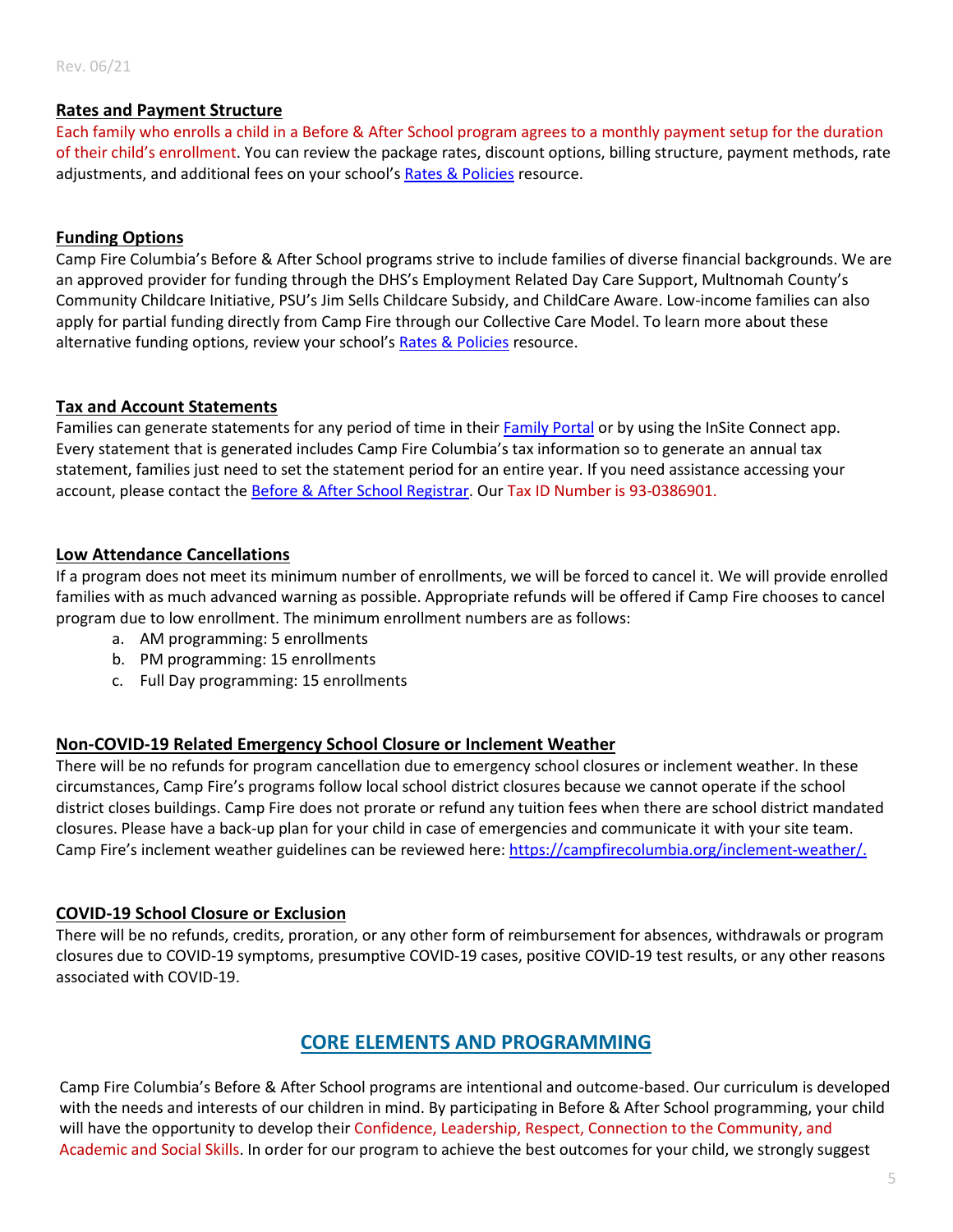#### *(Core Elements and Programming continued)*

that you allow them the chance to participate in as much of the program day as possible. We recommend that you make note of the activity schedule at your program site and communicate regularly with the Site Supervisor regarding your child's schedule.

As schools return to face-to-face learning during and after COVID-19, Camp Fire must adapt our policies, schedules, and procedures to meet state and district guidelines. This may impact how we are able to offer programming including, but not limited to, limited program capacities, limited program package offerings, personal protective equipment requirements, stable group requirements, health checks, exclusion requirements, etc. We will keep families updated when and if district and/or state health and safety guidelines impact our programming requiring updated policies and procedures.

| Before School (AM program)                 |                                                                                                                                                                                                                                                                                                                                                                                                                                                                 |
|--------------------------------------------|-----------------------------------------------------------------------------------------------------------------------------------------------------------------------------------------------------------------------------------------------------------------------------------------------------------------------------------------------------------------------------------------------------------------------------------------------------------------|
| <b>AM Program Opens</b>                    | Children arrive and will go through health checks if required.                                                                                                                                                                                                                                                                                                                                                                                                  |
| <b>Quiet AM Activities</b>                 | This is youth-led, quiet activity time! Camp Fire team members will create spaces for children<br>to enter the program space and engage in their desired interest. These activities will be<br>optional as some will chose to read, eat breakfast, work on school work, or socialize with<br>friends.                                                                                                                                                           |
| <b>Recess and</b><br><b>Check-Out</b>      | If the weather is nice enough, there may be an outside option in the morning. If the gym is<br>available, there may be a gym option in the morning. When the first school bell rings, staff will<br>sign children out as they leave for class.                                                                                                                                                                                                                  |
| After School (PM program)                  |                                                                                                                                                                                                                                                                                                                                                                                                                                                                 |
| <b>Check-In and Snack</b>                  | Staff will check all scheduled children into program. A snack will be served using USDA<br>guidelines to determine nutritional content for snacks. Weekly snack menus are posted at site<br>for your information. Feel free to pack healthy snacks for your child.                                                                                                                                                                                              |
| Community<br><b>Meeting/Recess</b>         | A quick meeting to go over the plans for the day and discuss relevant club/program topics for<br>continued exploration. A time for small group games, clean-up, and then out to recess for large<br>motor activities and play.                                                                                                                                                                                                                                  |
| <b>Enrichment Clubs</b>                    | Organized club time to explore topics through arts/crafts, science, recreation, outdoor<br>education, cultures, language, performance arts, cooking, etc. Children will choose their<br>desired club from multiple offerings. Clubs will rotate throughout the week and will offer<br>opportunities for "student-led" clubs, giving children a chance to design and lead clubs to<br>share their own interests and expertise with the support of an instructor. |
| <b>Academic Time**</b>                     | An opportunity to work on homework with guidance from Camp Fire staff, participate in read-<br>aloud or quiet self-directed reading, or interact with academic-centered activities. All of your<br>child's homework may not get completed during this time.                                                                                                                                                                                                     |
| <b>Student-Led Choice</b><br>and Check-Out | A time to learn through independent play in areas of building and manipulatives, art, dramatic<br>play, games, and special interests. Authorized pick-ups arrive for check-out at any time. Please<br>have your ID ready for staff to verify.                                                                                                                                                                                                                   |

# **Sample Daily Schedule \***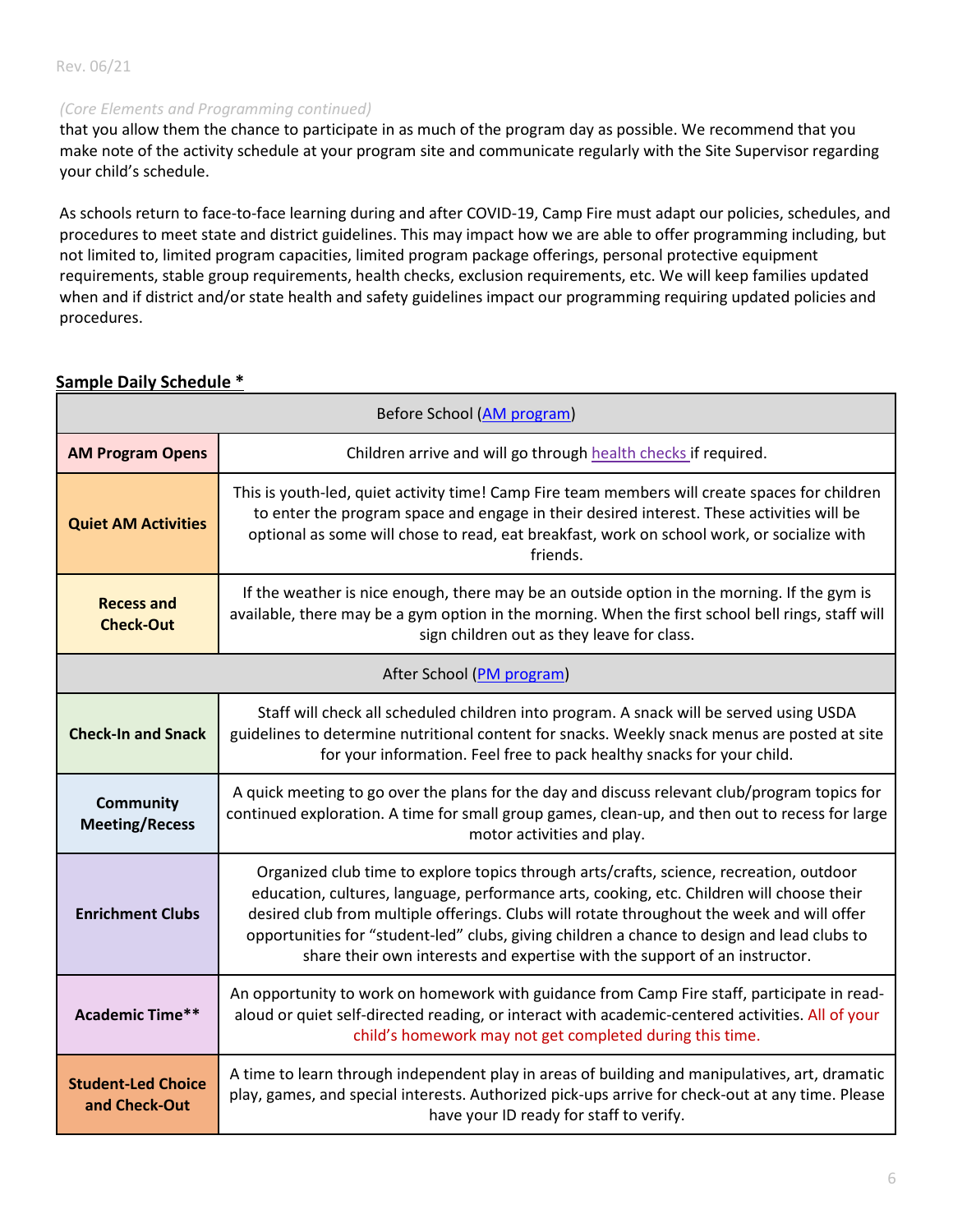#### *(Sample Daily Schedule continued)*

\*Actual schedules vary slightly by program site.

\*\*Camp Fire Columbia's staff are trained youth development professionals. Some staff may have teaching qualifications, licenses, or degrees in education but they are not district teachers. Our goal is to provide a safe, engaging environment to reintegrate into social and learning atmospheres with children 5 through 12 years old. We will have scheduled academic time for homework, but it is important to know that we are not a tutor program and are not able to provide one-on-one support for children or guarantee that homework is completed.

# **Program Components**

Planned activities by Camp Fire staff include, but are not limited to, homework help, arts and crafts, group games, active recreation, cooking, reading, science projects, team building, academic connections, world cultures, community-based learning, life skills, outdoor activities, creative expression, leadership development, and more!

- Enrichment Clubs
	- $\circ$  Camp Fire clubs are organized curriculum time for all children to participate in a variety of instructor lead activities (arts/crafts, science, recreation, outdoor education, world cultures, language, performance arts, cooking, etc.). These 4-6 week units will be designed in advance by instructors to meet the needs and interests of the children in each program. During this time, the children will participate in club style programs which enable them to have choice programming within their program groups. Each school will regularly plan ahead for "student-led" clubs, giving children a chance to design and lead clubs to share their own interests and expertise with the support of an instructor.
- Team Building
	- $\circ$  Camp Fire children will have many opportunities to work together within their program groups to further develop social skills and get to know the other children. Team building activities are intentionally included in programming.
- Community-based Learning Projects
	- o During the year, children will participate in at least one community-based learning project. To complete these projects, the children will explore community needs, develop a community-based project to help meet a need with the community, reflect on the process, and celebrate their accomplishments. We encourage families to participate; connect with your Site Supervisor for more information.
- Life Skills
	- o Camp Fire children may take part in discussion and activities about the following topics: self-image and self-improvement, decision making, communication skills, coping with anxiety and frustration, growth mindset, and social skills such as confidence, inclusion, and conflict resolution.
- Academic Time
	- $\circ$  Camp Fire children have designated, quiet time to engage in learning. Youth will have the opportunity to work on homework with guidance from Camp Fire staff, participate in read-aloud or quiet self-directed reading, or interact with academic centered activities. All of your child's homework may not get completed during this time. Communication with teachers and families will help Camp Fire staff to understand how to best assist each child with their homework.
- Special Events
	- o Camp Fire staff may plan special events for their site. These include field trips, service projects, Family Showcase nights, and other specific events at the site that may happen outside of the normal program day. A field trip notification letter with permission slip will be sent out prior to any off-site field trip.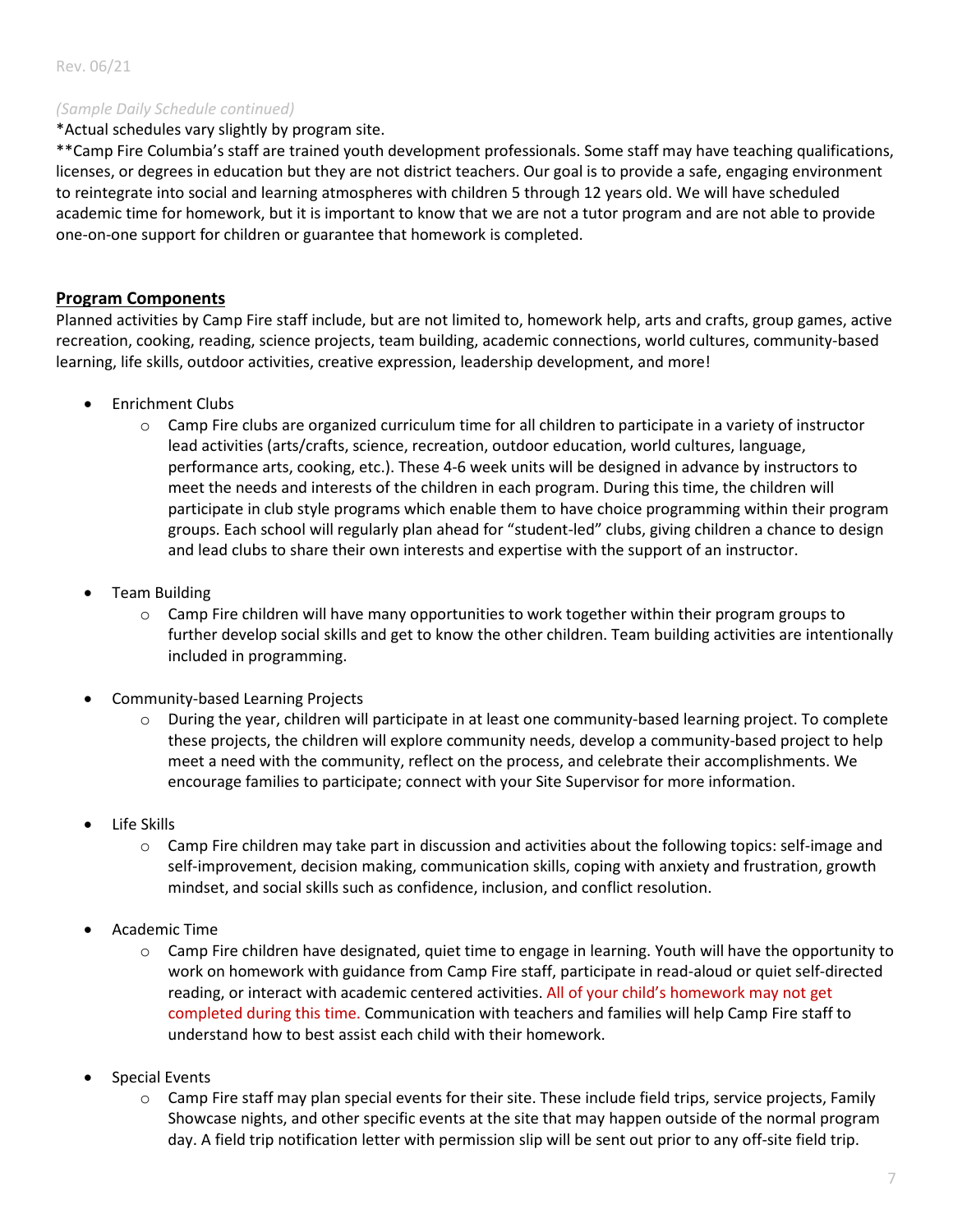#### *(Program Components – Special Events continued)*

Camp Fire staff will post informational fliers on-site before any special event. Please check the family bulletin board for the most recent information

- Snacks
	- o Children will be served one nutritional snack each day. Camp Fire uses USDA guidelines to determine nutritional content for snacks. Weekly snack menus are posted at site for your information. If your child has specific food allergies (i.e., nuts, gluten, dairy), please make sure that this information is listed on their registration form and that the Site Supervisor is notified verbally or via email about your child's needs. Please do not send additional snack for your child unless prearranged with your Site Supervisor.

#### **Child Care Licensing**

Camp Fire Columbia's Before & After School sites are state-certified child care centers which are licensed through the Oregon Office of Child Care. The most current certification and inspection reports issued from the Oregon Office of Child Care are available for review at site. Families may also contact our current licensing specialist, Amber Bayker, at:

Oregon Office of Child Care: 1(800) 556-6616 Email: [amber.bayker@state.or.us](mailto:amber.bayker@state.or.us)

# **FAMILY RESPONSIBILITIES AND EXPECTATIONS**

#### **Absence Policy**

To account for your child's safety, our families' most important responsibility is to inform Camp Fire site staff when your child will not be attending program on one of their scheduled days*.* Your site's contact phone number and email are on your Family Information Sheet.

If your child is checked-out mid-day, they cannot return again that day.

If your child will not be attending program, please call the [Site Supervisor](#page-10-0) at least two hours prior to the program's start time that day and leave a message to report your child's absence. You do not need to report an absence for AM program. Attendance will be taken within five minutes of the program start time. If the Site Supervisor does not receive a call or confirmation of absence from the teacher or the school office, and your child does not come to the program after school, the primary family contacts then emergency contacts will be notified. If your child is absent from school, or suspended for behavior issues (in or out of school suspension), the child cannot attend Camp Fire that day. Children must be present at school when the final bell rings in order to attend Camp Fire. Once your child has been signed-out from program, they cannot return again that day.

#### <span id="page-7-0"></span>**COVID-19 Health Checks**

Camp Fire Columbia's Before & After School programs are licensed by the State of Oregon and the Early Learning Division. As such, we are required to follow their exclusionary policies during COVID-19. You can review our current health check policies on your school'[s Rates & Policies](#page-10-0) resource.

#### **Authorized Child Release**

Children will only be released to the primary family contacts (adults on the account) or those who have been authorized in advance, and in writing, by the primary family contacts. If the check-out staff member does not recognize a primary family contact or authorized pick-up, they will ask to see that person's photo ID prior to releasing the child. This is for the protection and safety of your child.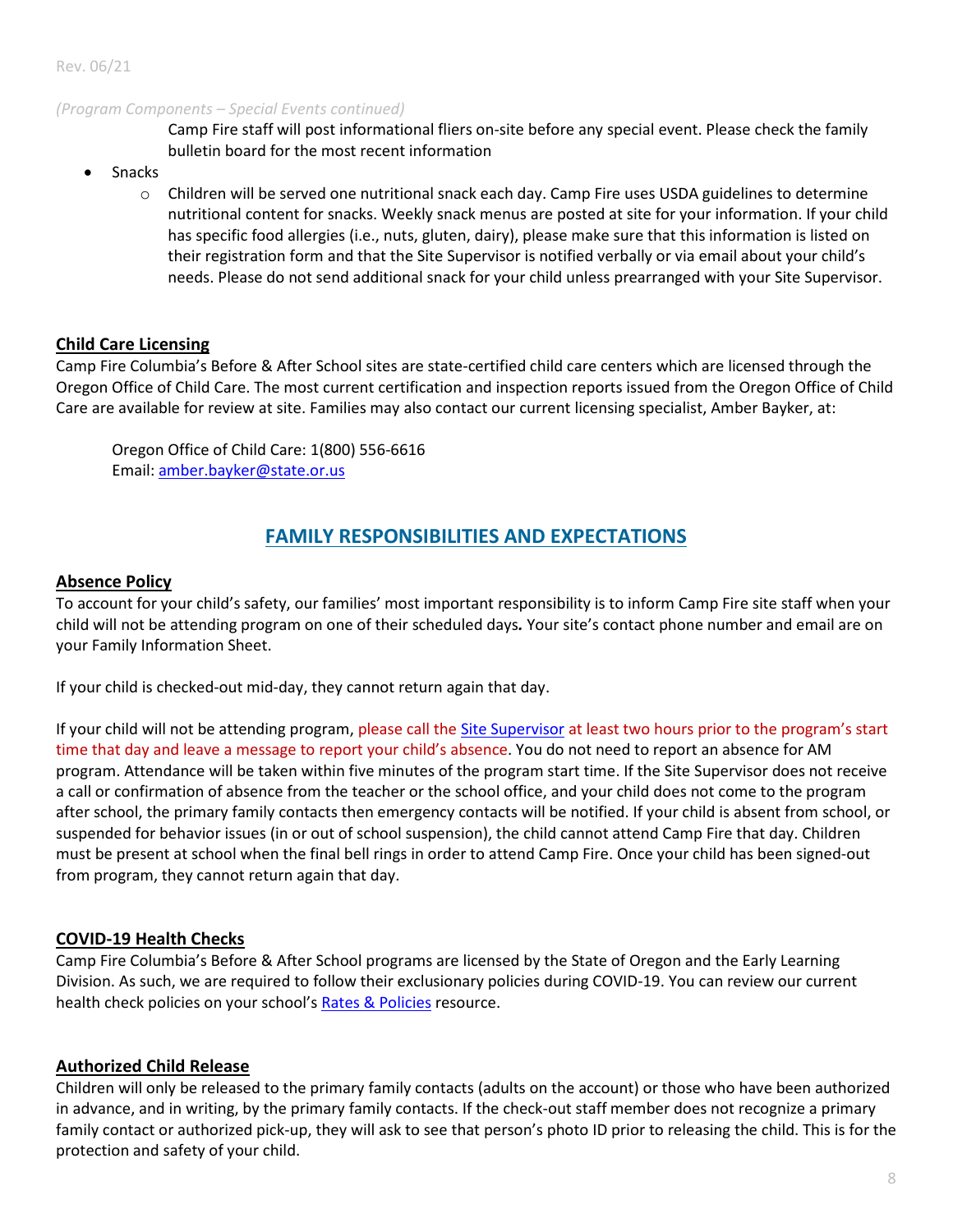# **Personal Belongings**

Children will participate in active outdoor play and should dress accordingly. All items (clothing, school supplies, etc.) should be marked with the child's first and last names. Camp Fire is not responsible for lost or damaged personal items. Toys, games, cell phones, music players, and electronic devices are not allowed unless necessary for learning directives or otherwise stated by the Site Supervisor.

# **Illness**

Camp Fire cannot permit a child who has symptoms of illness and/or a temperature of 100F or higher to attend program. If a child becomes sick while at Camp Fire, the primary family contacts will be notified so that arrangements can be made for the child to be picked-up. If your child is sent home, we must follow all Early Learning Division licensing guidelines as they change in our post-COVID-19 environment.

# **Medication**

A primary family contact must complete and sign a medication dispense form with the Site Supervisor in advance of medication being administered. Approved medications will be administered to the child by authorized Camp Fire staff members and cannot be administered without the written permission from the child's primary family contact. For a medication to be administered, it must be in its original container, properly labeled, and authorized by the child's health care provider. Written directions must be provided for over-the-counter medications. All medications will be stored in a locked box where they are inaccessible to the children.

# **Head Lice**

A child with live head lice cannot attend Before & After School programming**.** If your child has head lice, please inform [Camp Fire site staff.](#page-10-0) Your child will be allowed to attend program again after treatment and re-examination for live lice. Children who have nits but no live lice are allowed to attend program but the Camp Fire site staff will need to monitor them for re-infestation.

You can find out more about head lice at the Multnomah Education Service District's website, [https://www.multnomahesd.org/apps/search?q=head+lice+resources.](https://www.multnomahesd.org/apps/search?q=head+lice+resources)

Camp Fire will not issue refunds or credits as a result of days missed from Before & After School programming due to head lice.

#### **Accidents and Emergencies**

In the event of an accident, first aid will be administered and an incident report will be completed by Camp Fire site staff. The primary family contacts will be notified as soon as possible after the child's immediate needs have been managed.

In case of an emergency, Camp Fire site staff will call 911 then contact the family. If a primary family contact cannot be reached, the staff will call the emergency contacts provided with the child's annual registration. It is crucial for families to keep contact information current for our files. For information regarding emergency procedures and drill records, please speak with program staff about seeing the family board documents.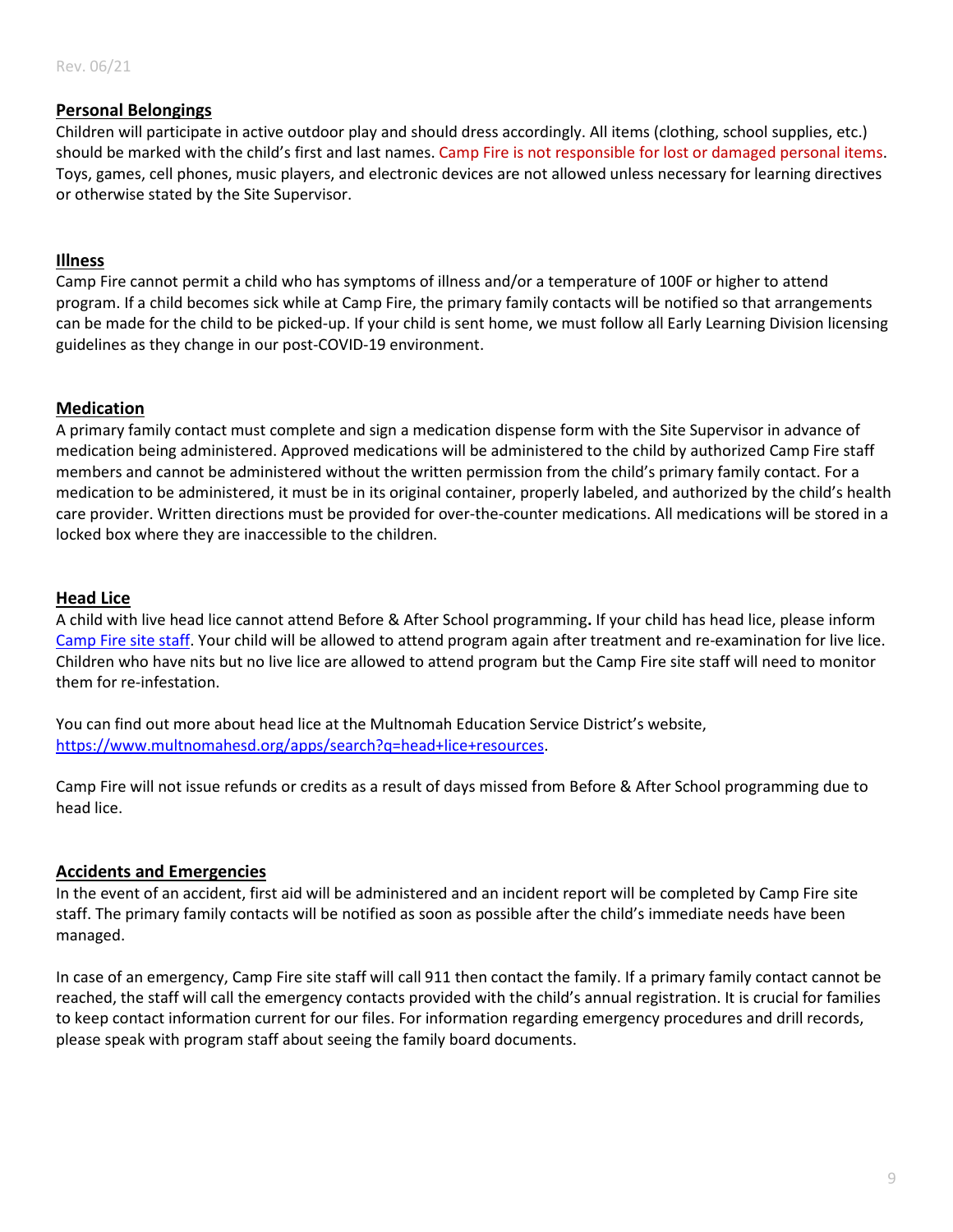# **BEHAVIOR EXPECTATIONS & MANAGEMENT**

# **Behavior Expectations**

At Camp Fire Columbia, we expect behavior that is respectful, responsible, and safe. Our goals are to provide an environment where all of our children and staff can build lasting relationships, express themselves freely, and explore various local resources to learn and grow.

# **Discipline Policy**

Our Camp Fire site staff take a developmental approach when dealing with unacceptable behavior. We view conflict as an opportunity to help young people learn more effective strategies for conflict resolution, communication, and management of emotions. If a child is disrupting the program, creating an unsafe condition, or displaying disrespectful demeanor to staff or the other children, they may be removed from the program.

Typically, we follow a 3-occurance system to determine dismissal and recognize that all behavioral issues, even if repeated, should not necessarily result in removal from program. We make every attempt to work with the child and family to support improved positive behavior. When multiple children are involved in an incident, we take the necessary precautions to preserve confidentiality, which means that your family will not get all of the details regarding another child that was involved in an incident with your child.

We make every effort to use all the resources available to support student success. Our site staff are trained extensively in Positive Behavior and Intervention Systems, Love & Logic, and Growth Mindset. We work with teachers, principals, and school counselors as possible to align our practices with those of the school therefore giving the children consistency. We also partner with the Inclusive Child Care Program for additional support as necessary.

#### **Discipline Procedure**

- 1<sup>st</sup> Major Occurrence: Camp Fire site staff will warn the child and contact the family to discuss problem behavior.
- 2<sup>nd</sup> Major Occurrence: The child will receive a second warning and the family and school principal (and teacher where applicable) are notified to discuss problem behavior. A possible one-week suspension and a behavioral contract may be suggested.
- 3<sup>rd</sup> Major Occurrence: The child will be withdrawn from the program and will not be able to return. The family and school principal will be contacted.

Camp Fire has a zero-tolerance policy for violence. If your child engages in a violent act causing possible harm to another child or staff person, they may be immediately suspended for at least one day of program and possibly removed from the program indefinitely.

Camp Fire has a zero-tolerance policy for attempts of intentional COVID-related transmission through serious acts or play. This includes, but is not limited to, not respecting personal boundaries and face coverings and/or intentionally coughing, sneezing, or spitting in the direction of any person in or around Camp Fire's program space. A child who partakes in the previously mentioned actions may be immediately suspended for the remainder of the program week and may potentially be removed from program indefinitely. Please discuss health and safety expectations with your child.

Camp Fire has a zero-tolerance policy for harassment, bullying behaviors and racism and will not allow any to occur involving any children or staff. Please express to your child that if they feel threatened, they need to immediately tell a Camp Fire site staff member. Harassment. bullying behaviors, and racism will be handled immediately with disciplinary actions up to and potentially including dismissal from program as determined by the Site Supervisor and Before & After School program leadership.